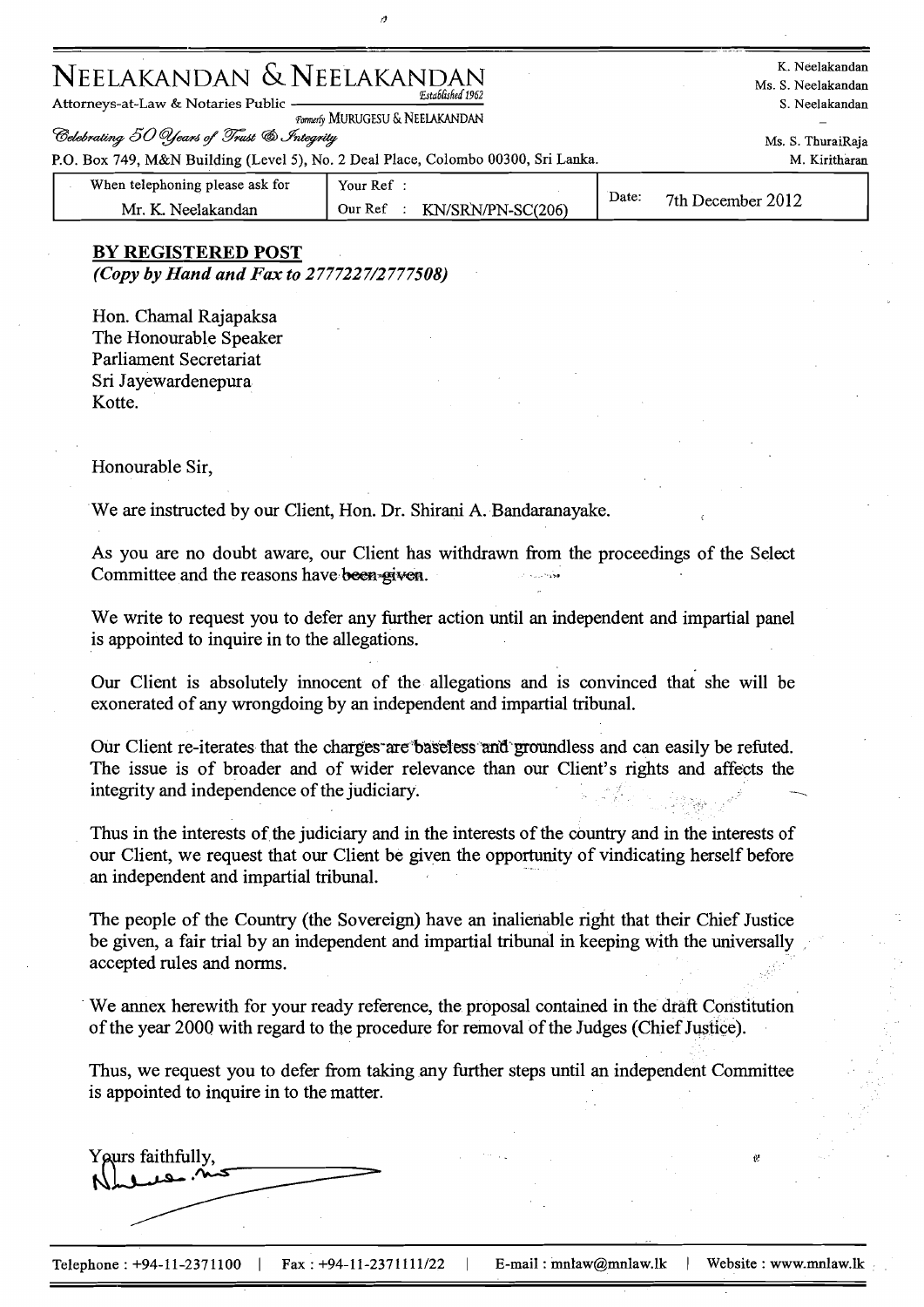# **THE CONSTITUTION OF THE REPUBLIC OF SRI LANKA BILL**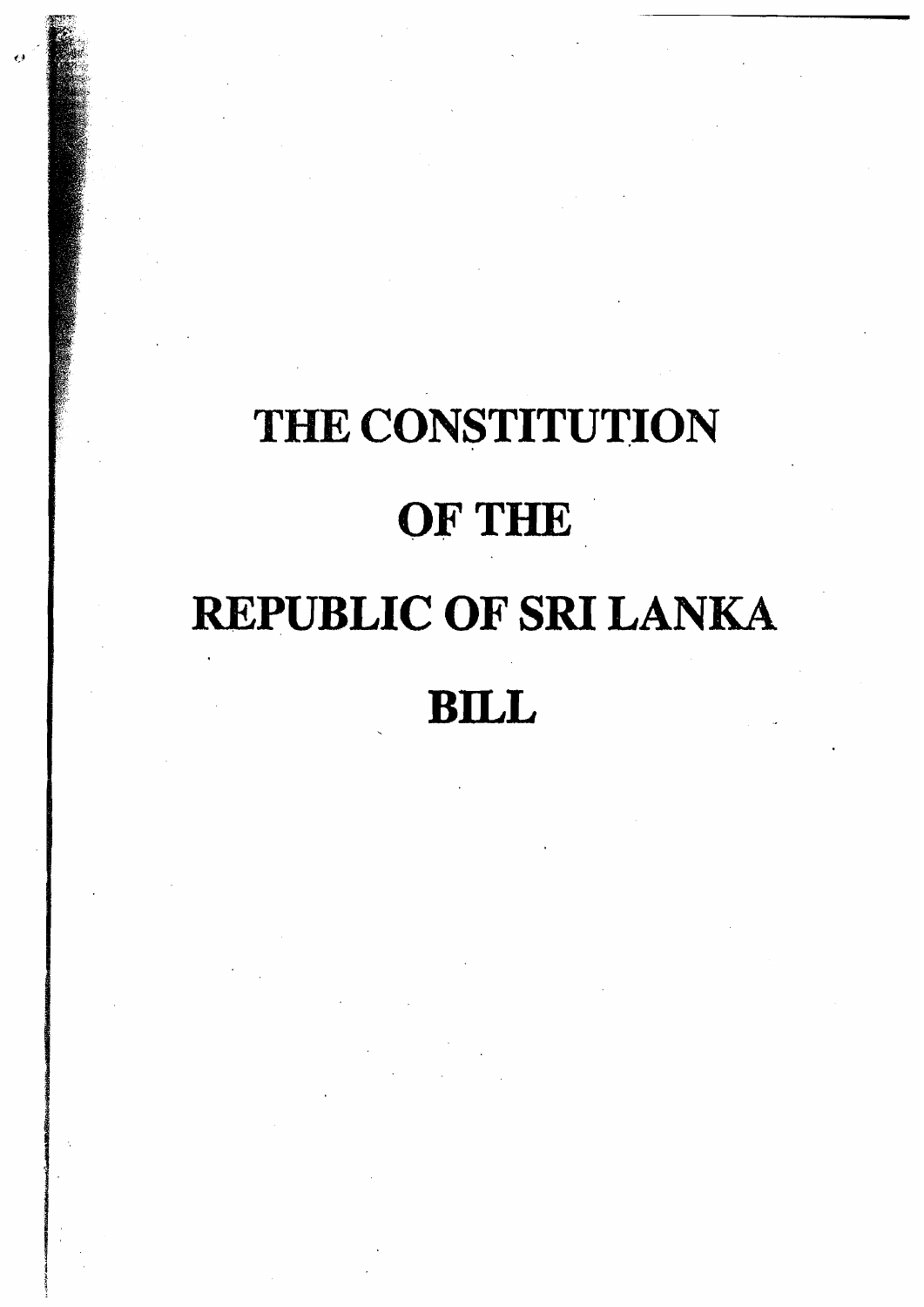#### **CHAPTER** XVIII

#### **THE JUDICIARY**

#### **THE** INDEPENDENCE **OF** THE **~ICIARY**

151. (1) The Chief Justice shall be appointed by the President of the Appointment Republic by warrant under the hand of the President. *&c. of Judges of* 

(2) Every other Judge of the Supreme Court, the President of the Court Court and the Court of Appeal. of Appeal and every other Judge of the Court of Appeal shall be appointed by the President of the Republic by warrant under the hand of the President after ascertaining the views of the Chief Justice.

(3) The Chief Justice and every Judge referred to in parzgraph (2) of this Article-

(a) shall be an atomey-at-law who is a citizen of **Sri** Lanka and who, in the opinion of the President, has reached eminence in the legal profession, the judiciary or the academic field of law and has maintained high standards of conduct and professional rectitutde ; and

*(6)* shall hold office during good behaviour, and shall not be removed except by an order of the President made after an address of Parliament supported by a majority of the total number of Members of Parliament (including those not present) has been presented to the President for such removal on the ground of proved misbehavior or incapacity.

**(4)** A resolution for the presentation of such **an** address shall not be entertained by the Speaker or placed on the Order Paper of Parliament... (4) A reso<br>entertained by the unless -

- $(a)$  notice of such resolution is signed by not less than one-third of the total number of Members of Parliament and sets'out full particulars of the alleged misbehavior or incapacity; and
- 
- (b) an inquiry has been held -<br>(i) in the case of the Chief Justice by a committee consisting . of three persons each of whom hold, or have held, office as a judge in the highest court of any Commonwealth country;
	- **(ii)** in the case of any other judge referred to in paragraph (2) of this Article, by a committee consisting of three persons who hold, or have held, office as a Judge of the Supreme Court or the Court of Appeal created and established by the Constitution, the 1978 Constitution or any other law,

and appointed by the Speaker to inquire into allegations of misbehaviour or incapacity made against the Chief Justice or such Judge, as the case may **be,** and such **committee** has folind that the allegation of misbehaviour or incapacity has been established against such Judge.

**the** Supreme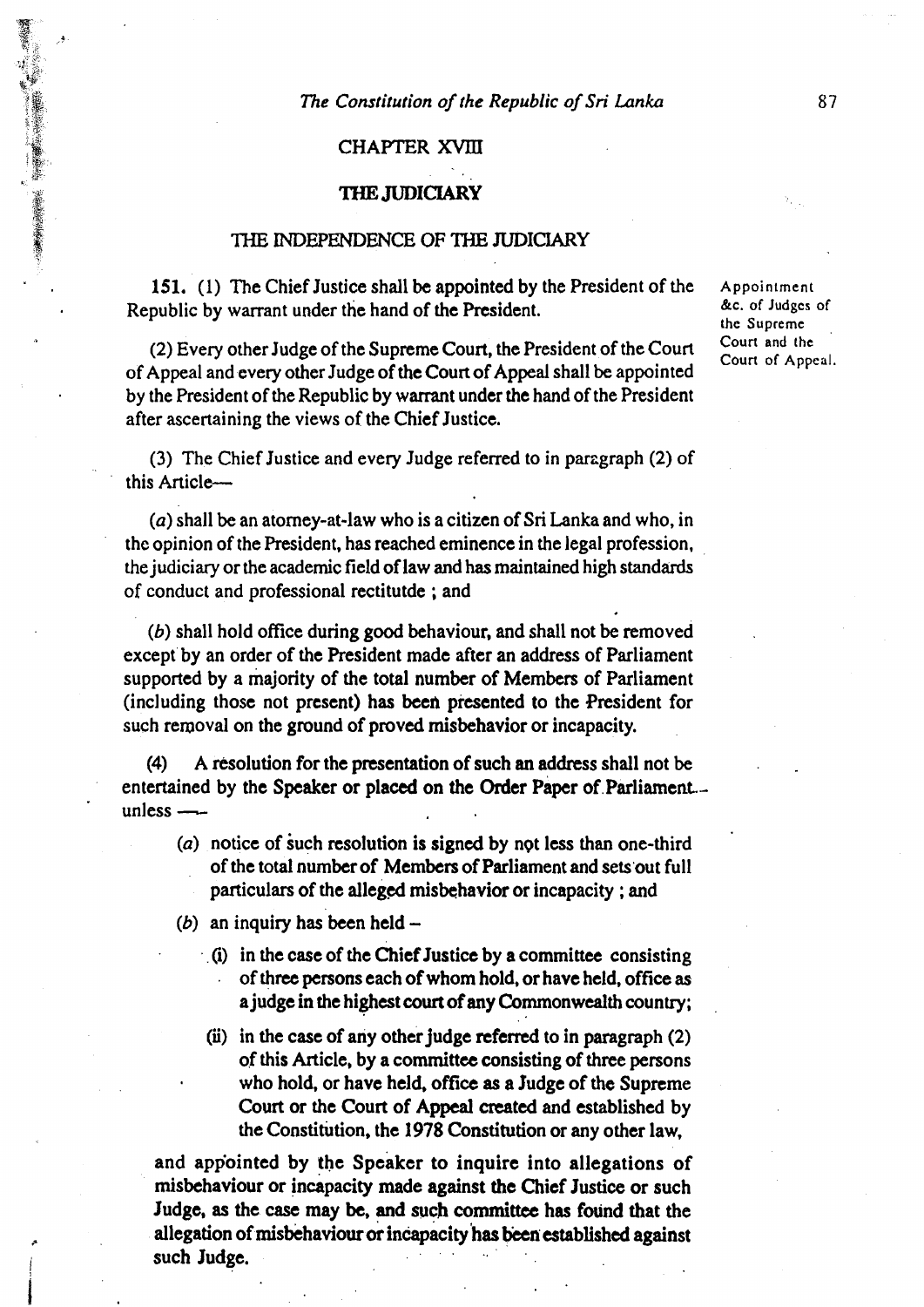#### I 8 8 **The Constitution of** *the Republic* **of Sri Lanka**

<sup>I</sup>(5) Parliament shall by **law** or by Standing Orders provide; for all matters relating to the presentation of such an address including the procedure for the passing of such resolution, the holding of inquiries by a committee appointed as provided for in sub-paragraph  $(b)$  of paragraph (4) of this Article for the investigation and proof of the alleged mis'oehavior and incapacity and the right of the Chief Justice or such Judge to appear before and be heard by such committee in person or by representative.

ŧΔ.

(6) Every person appointed to be or to act as Chief Justice, President of the Court of Appeal or a Judge of the Supreme Court or Court of Appeal shall not enter upon the duties of office as Chief Justice, President of the Court of Appeal or Judge until the person makes and subscribes, or takes and subscribes, the affirmation or oath set out in the Fifth Schedule, before the President.

(7) Subject to paragraph (8) of this Article, a Judge of the-Supreme Court shall be entitled to hold office until the Judge reaches the age of sixty five years and a Judge of the Court of Appeal shall be entitled to hold office until the judge reaches the age of sixty three years.

(8) Any such Judge may opt to retire on completion of such period of service as would entitle the judge to the grant of a pension under the Minute on Pensions or resign from office by a writing addressed to the President, prior to reaching the age of retirement.

Salaries of Judges **152.** (1) The salaries of the Judges of the Supreme Court and of the of the Supreme Court of Anneal shall be determined by Parliament and shall be obarged of the Supreme Court of Appeal shall be determined by Parliament and shall be charged<br>Court and the consolidated Fund of Sri Lanka. on the Consolidated Fund of Sri Lanka.

> (2) The salary payable **to,** and the pension entitlement of, a Judge of the Supreme Court and a Judge of the Court of Appeal shall not be reduced .after appointment, and the pension entitlement of a Judge of the Supreme Court and the Court of Appeal shall not be less than the **salary** drawn by the Judge at the time of retirement.

Acting **153.** (1) If the Chief Justice or the President of the Court of Appeal is<br>appointments. **temporarily unable to exercise, perform and discharge the powers duties** temporarily unable to exercise, perform and discharge the powers, duties and functions of the office for any period by reason of illness. absence from Sri Lanka or any other cause, the President of the Republic shall appoint another Judge of the Supreme Court or of the Court of Appeal, as the case may be, to act in the office of Chief Justice or President of the Court of Appeal, as the case may be, during such period.

> (2) If any Judge of the Supreme Court or of the Court of Appeal is temporarily unable to exercise, perform and discharge the powers, duties and functions of the office for any period by reason of illness, absence from **Sri** Lanka or any other cause, the President of the Republic may appoint another person to act as a Judge of the Supreme Court or Court of. Appeal, as the case may be, during such period.

I I

I

I